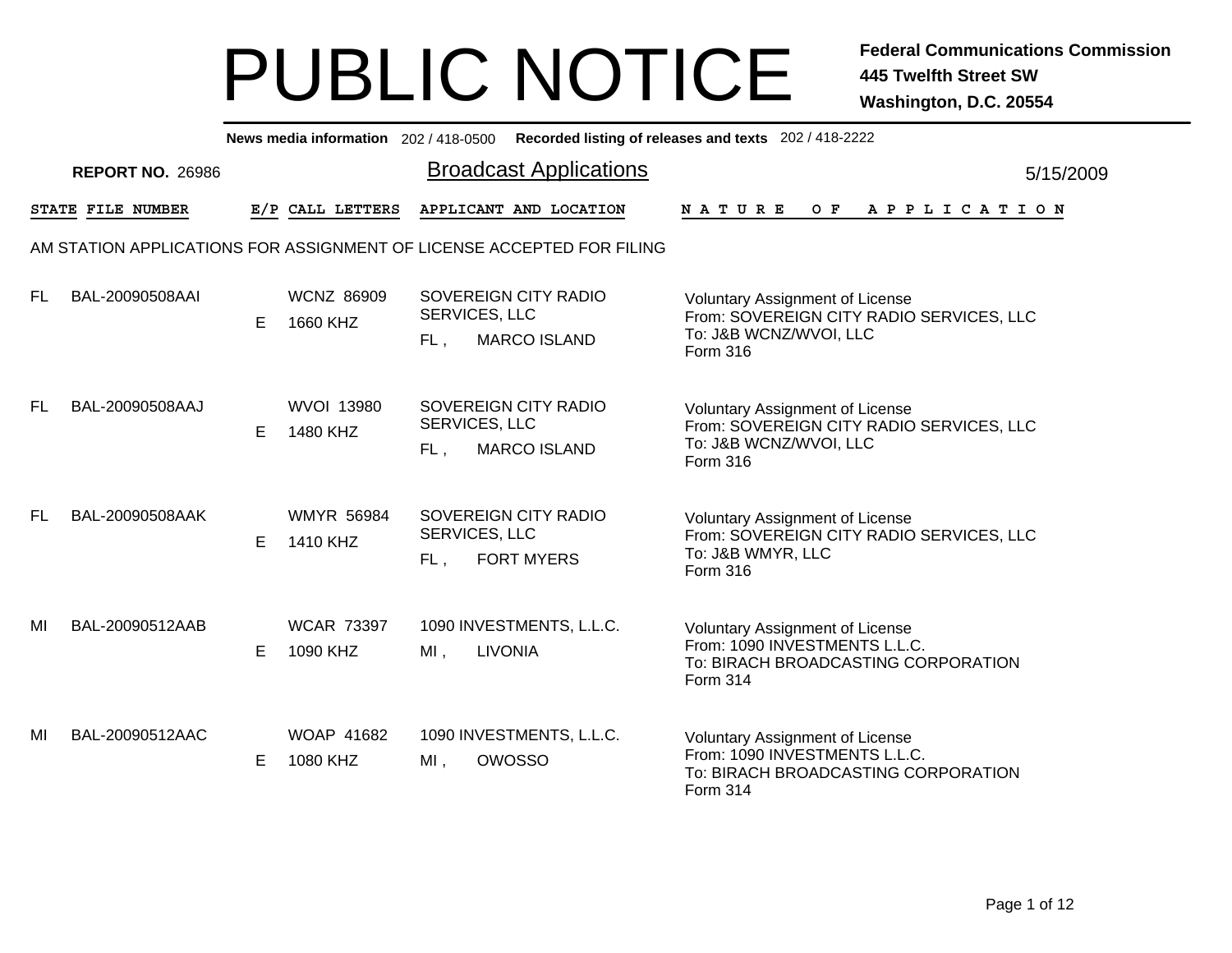|     |                                                                                                    |    |                                           |                                                    | News media information 202 / 418-0500 Recorded listing of releases and texts 202 / 418-2222 |          |                     |  |                                                            |  |  |  |                                                                   |
|-----|----------------------------------------------------------------------------------------------------|----|-------------------------------------------|----------------------------------------------------|---------------------------------------------------------------------------------------------|----------|---------------------|--|------------------------------------------------------------|--|--|--|-------------------------------------------------------------------|
|     | <b>REPORT NO. 26986</b>                                                                            |    |                                           |                                                    | <b>Broadcast Applications</b>                                                               |          |                     |  |                                                            |  |  |  | 5/15/2009                                                         |
|     | STATE FILE NUMBER                                                                                  |    | E/P CALL LETTERS                          |                                                    | APPLICANT AND LOCATION                                                                      |          |                     |  | NATURE OF APPLICATION                                      |  |  |  |                                                                   |
|     | DIGITAL TRANSLATOR OR DIGITAL LPTV APPLICATIONS FOR CP EXTENSION ACCEPTED FOR FILING               |    |                                           |                                                    |                                                                                             |          |                     |  |                                                            |  |  |  |                                                                   |
|     | MO BEP-20090512ABO                                                                                 | E  | K17FU 48526<br>CHAN-17                    | CENTER, INC.<br>$MO$ ,                             | NEW LIFE EVANGELISTIC<br><b>MARSHFIELD</b>                                                  |          | BDFCDTL-20060331BAQ |  | Extension of time to complete digital construction permit: |  |  |  |                                                                   |
|     | DIGITAL CLASS A TV APPLICATIONS FOR DIGITAL FLASH CUT ACCEPTED FOR FILING                          |    |                                           |                                                    |                                                                                             |          |                     |  |                                                            |  |  |  |                                                                   |
| NY. | BDFCDTA-20090512AAT                                                                                | E. | WEBR-CA 67866 K LICENSEE, INC.<br>CHAN-17 | $NY$ ,                                             | MANHATTAN                                                                                   |          |                     |  | Minor change of callsign WEBR-CA.                          |  |  |  |                                                                   |
|     | DIGITAL TRANSLATOR OR DIGITAL LPTV APPLICATIONS FOR DIGITAL FLASH CUT ACCEPTED FOR FILING          |    |                                           |                                                    |                                                                                             |          |                     |  |                                                            |  |  |  |                                                                   |
|     | OR BDFCDTT-20090512AAE                                                                             | Е  | K50FX 50556<br>CHAN-50                    | <b>OREGON PUBLIC</b><br><b>BROADCASTING</b><br>OR, | MILTON-FREEWATER                                                                            |          |                     |  | Minor change of callsign K50FX.                            |  |  |  |                                                                   |
|     | DIGITAL TRANSLATOR OR DIGITAL LPTV APPLICATIONS FOR DTV REPLACEMENT TRANSLATOR ACCEPTED FOR FILING |    |                                           |                                                    |                                                                                             |          |                     |  |                                                            |  |  |  |                                                                   |
|     | WA BDRTEDT-20090512ACH                                                                             | Е  | KWSU-TV 71024 WASHINGTON STATE<br>CHAN-17 | <b>UNIVERSITY</b><br>WA,<br>PULLMAN                |                                                                                             | KWSU-TV. |                     |  |                                                            |  |  |  | Construction permit for a DTV Replacement Translator for callsign |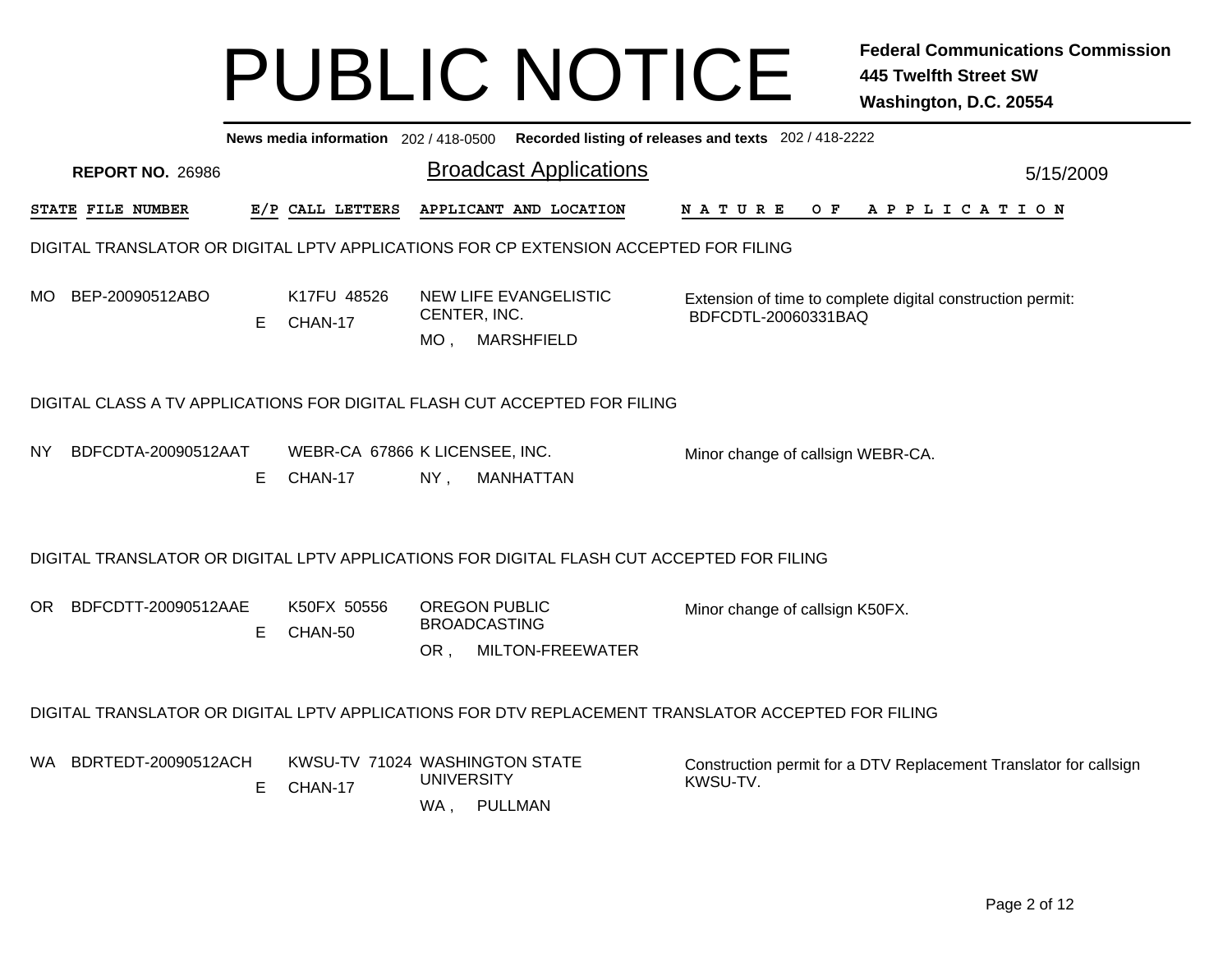**News media information** 202 / 418-0500**Recorded listing of releases and texts** 202 / 418-2222

| <b>REPORT NO. 26986</b>                       | <b>Broadcast Applications</b>           | 5/15/2009 |                       |  |
|-----------------------------------------------|-----------------------------------------|-----------|-----------------------|--|
| <b>STATE FILE NUMBER</b>                      | E/P CALL LETTERS APPLICANT AND LOCATION |           | NATURE OF APPLICATION |  |
| AM STATION APPLICATIONS FOR LICENSE TO COVER- |                                         |           |                       |  |
|                                               |                                         |           |                       |  |

WA BL-20090209APD

 KRKO 62056 S-R BROADCASTING, CO. WA , EVERETT 1380 KHZ

P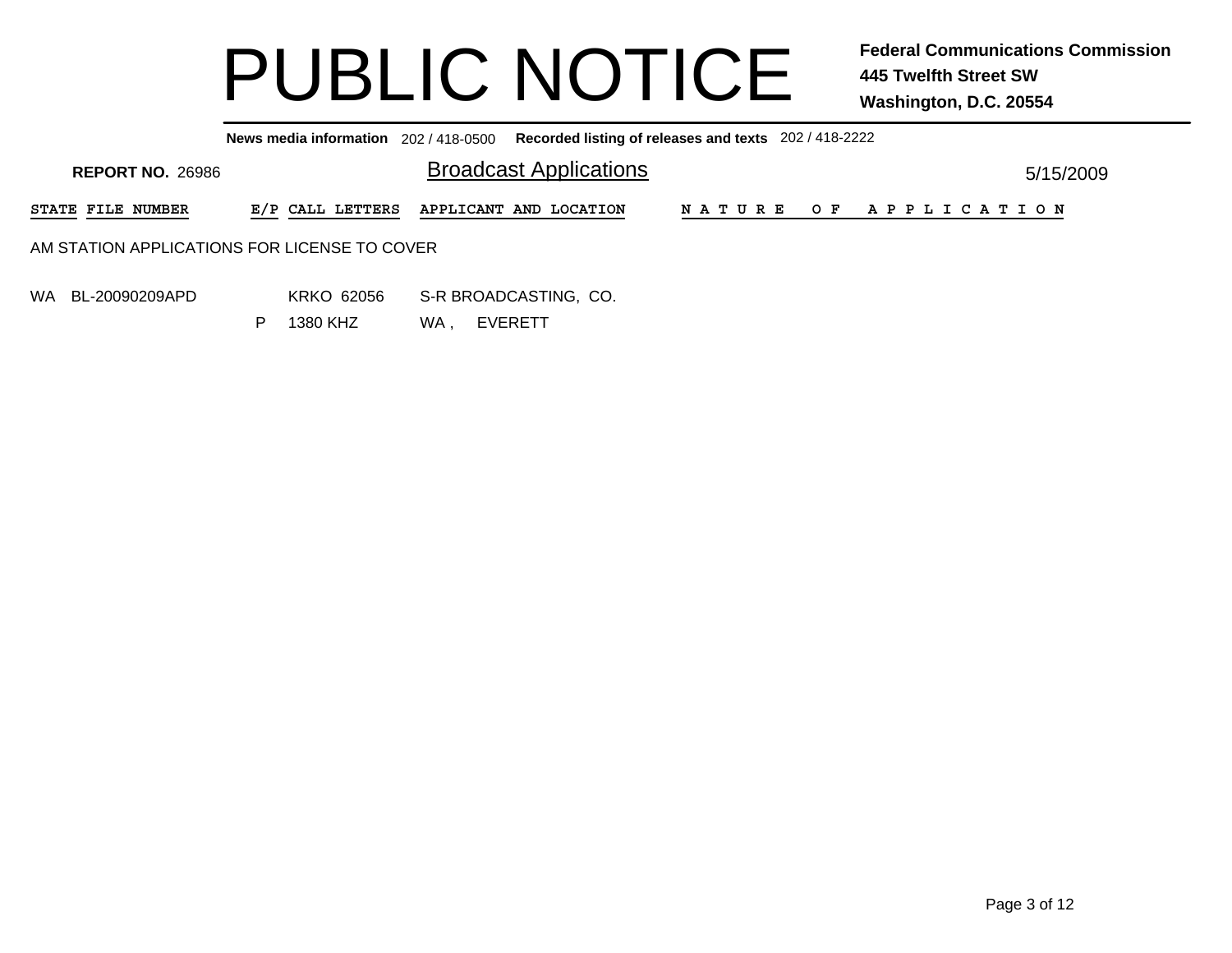|                         |                  | News media information 202/418-0500 Recorded listing of releases and texts 202/418-2222 |                                                                                |
|-------------------------|------------------|-----------------------------------------------------------------------------------------|--------------------------------------------------------------------------------|
| <b>REPORT NO. 26986</b> |                  | <b>Broadcast Applications</b>                                                           | 5/15/2009                                                                      |
| STATE FILE NUMBER       | E/P CALL LETTERS | APPLICANT AND LOCATION                                                                  | OF APPLICATION<br>N A T U R E                                                  |
|                         |                  |                                                                                         | License to cover.                                                              |
|                         |                  |                                                                                         | Petition to Deny Filed 03/19/2009 by Mark Craven                               |
|                         |                  |                                                                                         | Petition to Deny Filed 03/19/2009 by Event Horizon Farm                        |
|                         |                  |                                                                                         | Petition to Deny Filed 03/19/2009 by Robert T Harrison                         |
|                         |                  |                                                                                         | Petition to Deny Filed 03/20/2009 by PETER AND SCHERION BOHLKE                 |
|                         |                  |                                                                                         | Petition to Deny Filed 03/20/2009 by CURTIS & VICKI CREIGHTON                  |
|                         |                  |                                                                                         | Petition to Deny Filed 03/20/2009 by BARBARA BAILEY                            |
|                         |                  |                                                                                         | Petition to Deny Filed 03/23/2009 by MICHAEL BEEMAN & DOROTHY<br><b>BEEMAN</b> |
|                         |                  |                                                                                         | Informal Objection Filed 03/16/2009 by Doug and Emily Ewing                    |
|                         |                  |                                                                                         | Informal Objection Filed 03/17/2009 by Angela Day                              |
|                         |                  |                                                                                         | Informal Objection Filed 03/17/2009 by Albert C. Highberger                    |
|                         |                  |                                                                                         | Informal Objection Filed 03/18/2009 by James and Kristen Burgess               |
|                         |                  |                                                                                         | Informal Objection Filed 03/17/2009 by Dan and Evelyn Douglas                  |
|                         |                  |                                                                                         | Informal Objection Filed 03/20/2009 by Stewards of the Land and<br>Community   |
|                         |                  |                                                                                         | Informal Objection Filed 03/20/2009 by Vicky and Curtis Creighton              |
|                         |                  |                                                                                         | Informal Objection Filed 03/23/2009 by Rodney H.& Donna J. Zabell              |
|                         |                  |                                                                                         | Informal Objection Filed 03/23/2009 by Suzanne and Frank Fenimore              |
|                         |                  |                                                                                         | Petition to Deny Filed 04/20/2009 by BOARD OF COMMERISSIONERS                  |
|                         |                  |                                                                                         | Page 4 of 12                                                                   |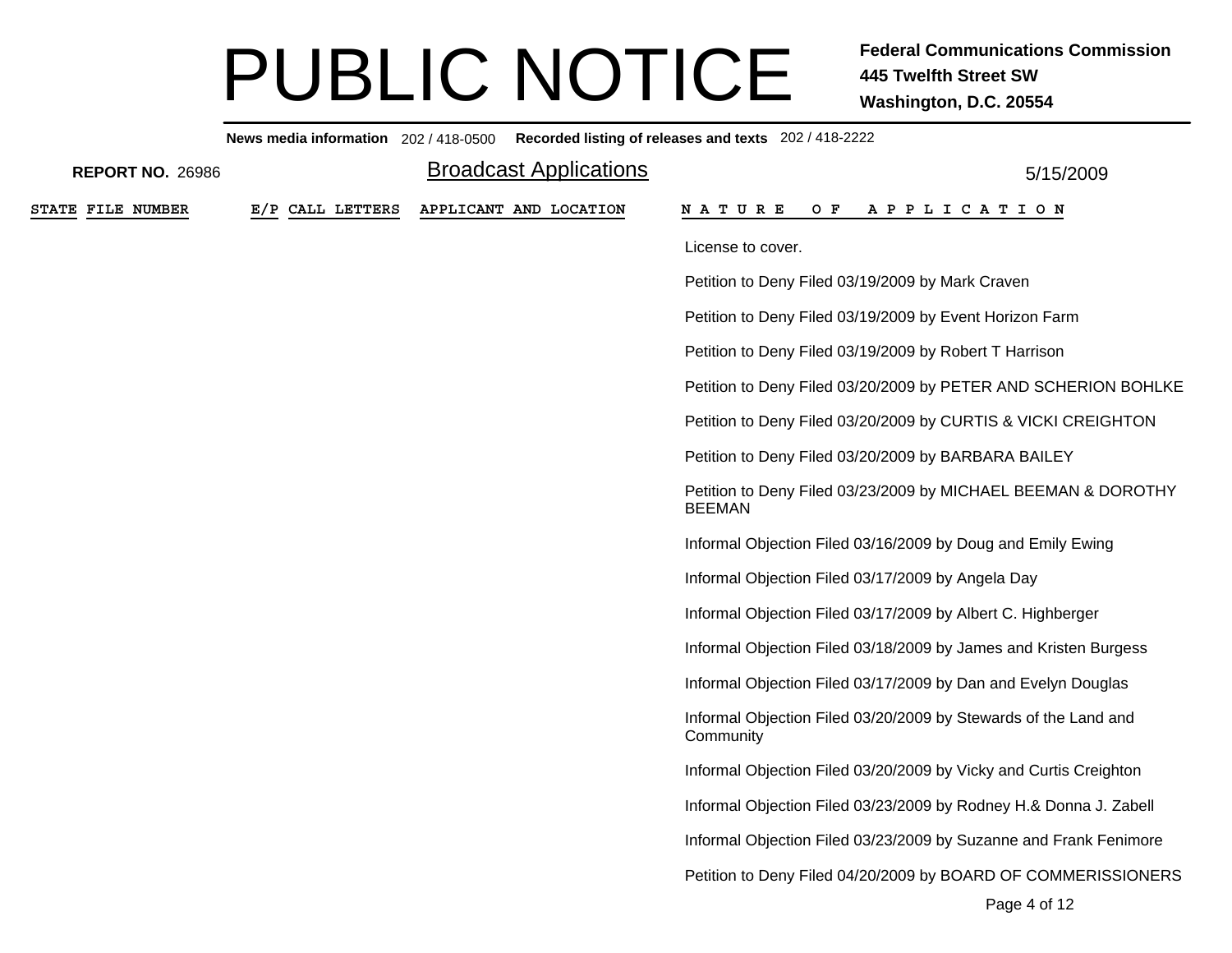**News media information** 202 / 418-0500**Recorded listing of releases and texts** 202 / 418-2222

| <b>REPORT NO. 26986</b>  | <b>Broadcast Applications</b>           |  |                       | 5/15/2009 |
|--------------------------|-----------------------------------------|--|-----------------------|-----------|
| <b>STATE FILE NUMBER</b> | E/P CALL LETTERS APPLICANT AND LOCATION |  | NATURE OF APPLICATION |           |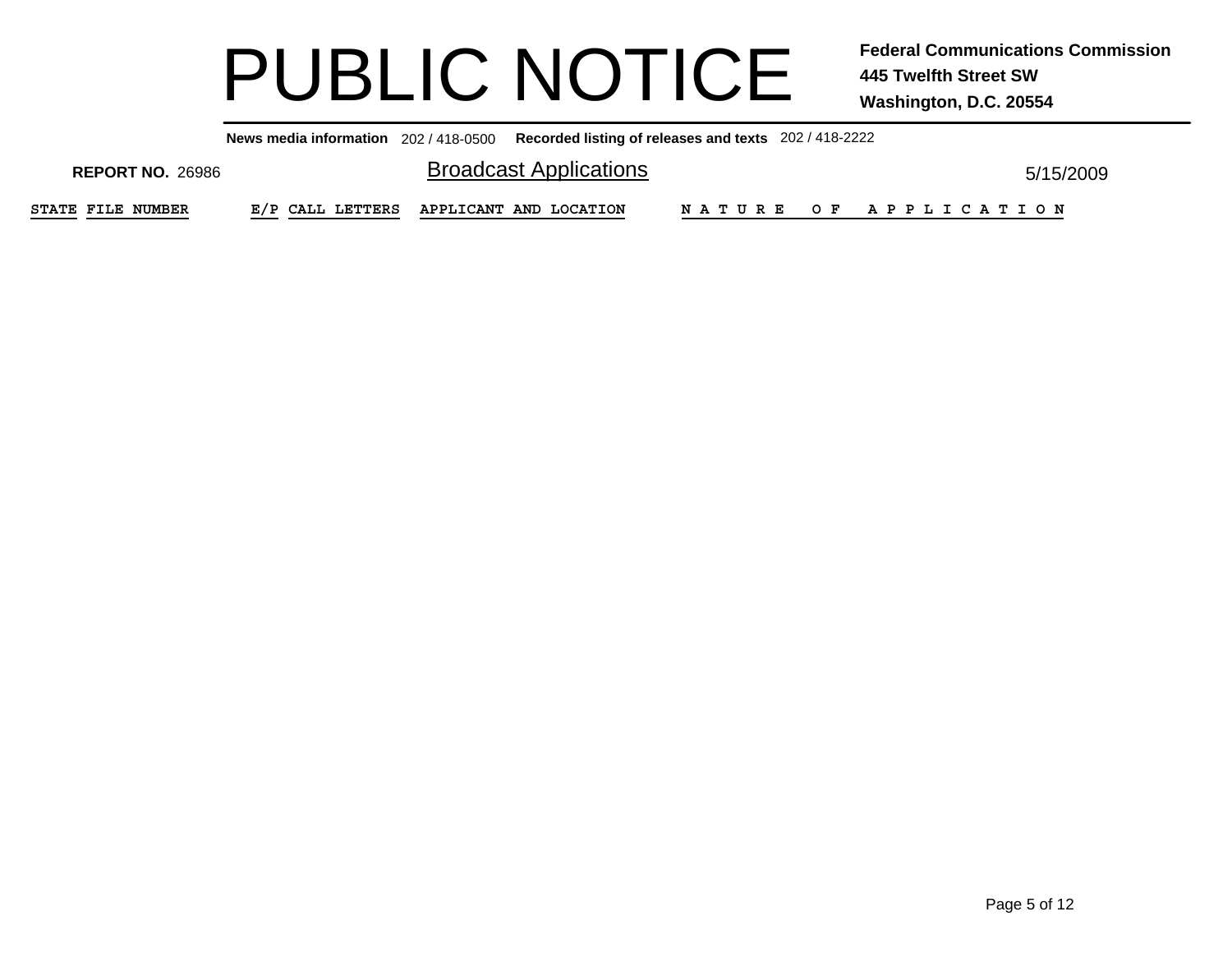|     | News media information 202 / 418-0500<br>Recorded listing of releases and texts 202 / 418-2222 |   |                          |                 |                                                                          |                                                                                    |           |  |  |  |
|-----|------------------------------------------------------------------------------------------------|---|--------------------------|-----------------|--------------------------------------------------------------------------|------------------------------------------------------------------------------------|-----------|--|--|--|
|     | <b>REPORT NO. 26986</b>                                                                        |   |                          |                 | <b>Broadcast Applications</b>                                            |                                                                                    | 5/15/2009 |  |  |  |
|     | STATE FILE NUMBER                                                                              |   | E/P CALL LETTERS         |                 | APPLICANT AND LOCATION                                                   | <b>NATURE</b><br>O F<br>A P P L I C A T I O N                                      |           |  |  |  |
|     |                                                                                                |   |                          |                 | DIGITAL CLASS A TV APPLICATIONS FOR LICENSE TO COVER ACCEPTED FOR FILING |                                                                                    |           |  |  |  |
| LA  | BLDTA-20090512AAZ                                                                              | E | KWBJ-LP 24218<br>CHAN-22 | $LA$ ,          | <b>PRICE MEDIA CORPORATION</b><br><b>MORGAN CITY</b>                     | License to cover construction permit no: BDFCDTA-20090506AAS,<br>callsign KWBJ-LP. |           |  |  |  |
|     | DIGITAL TRANSLATOR OR DIGITAL LPTV APPLICATIONS FOR LICENSE TO COVER ACCEPTED FOR FILING       |   |                          |                 |                                                                          |                                                                                    |           |  |  |  |
| CO. | BLDTT-20090512AAF                                                                              | E | K31FV 48593<br>CHAN-31   | CO <sub>1</sub> | LIN OF COLORADO, LLC<br><b>DURANGO &amp; HERMOSA</b>                     | License to cover construction permit no: BDFCDTT-20060323AIN,<br>callsign K31FV.   |           |  |  |  |
| CO. | BLDTT-20090512AAH                                                                              | E | K42DI 48595<br>CHAN-42   | CO <sub>1</sub> | LIN OF COLORADO, LLC<br><b>BAYFIELD/IGNACIO</b>                          | License to cover construction permit no: BDFCDTT-20060323AIK,<br>callsign K42DI.   |           |  |  |  |
| MI  | BLDTT-20090512AAJ                                                                              | Е | W40AN 4151<br>CHAN-40    | MI,             | LIN OF WISCONSIN, LLC<br><b>ESCANABA</b>                                 | License to cover construction permit no: BDFCDTT-20060324AAN,<br>callsign W40AN.   |           |  |  |  |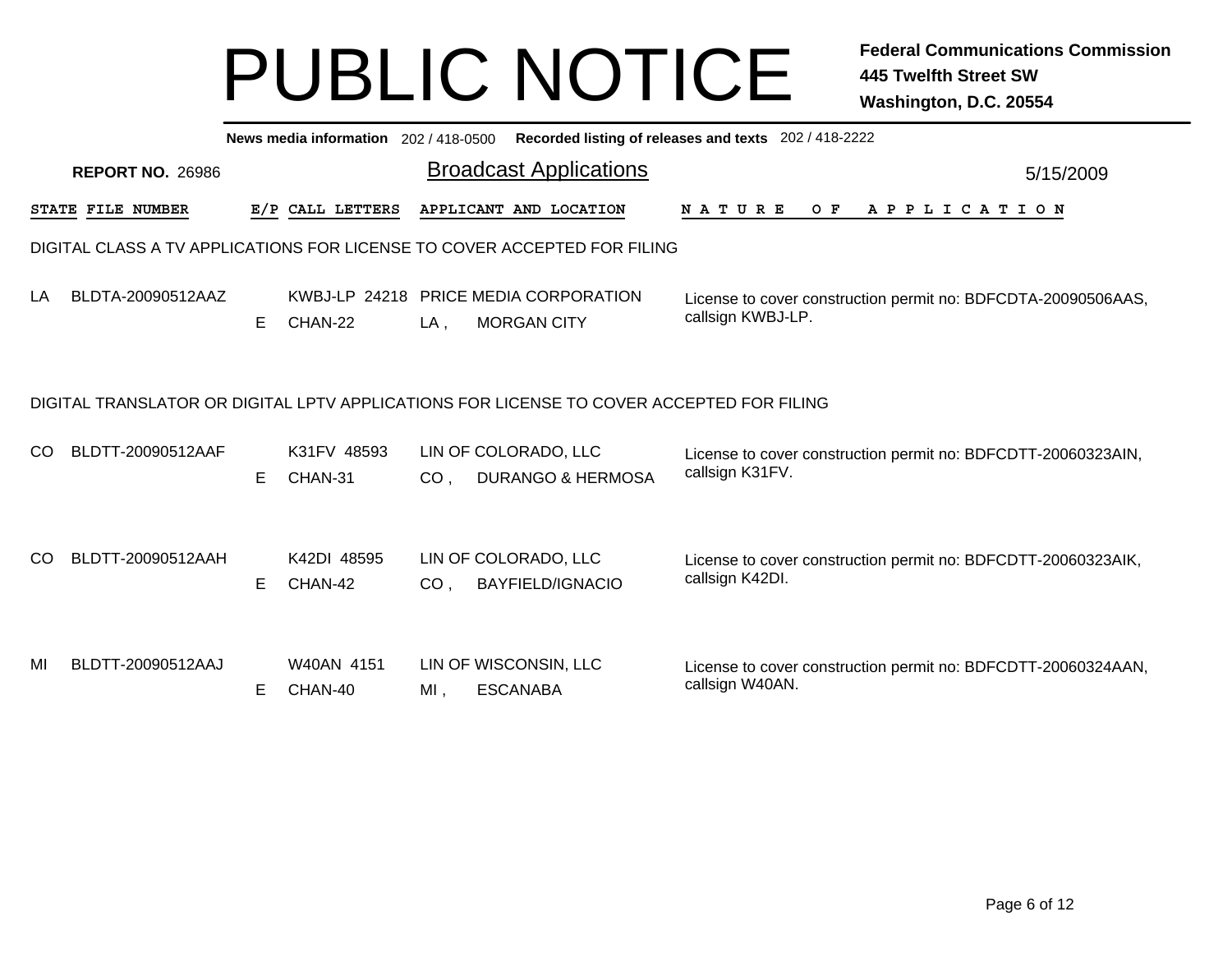|                                                                  | News media information 202/418-0500 Recorded listing of releases and texts 202/418-2222 |   |                                 |                                                                                 |  |                                                                                  |  |  |  |  |  |
|------------------------------------------------------------------|-----------------------------------------------------------------------------------------|---|---------------------------------|---------------------------------------------------------------------------------|--|----------------------------------------------------------------------------------|--|--|--|--|--|
|                                                                  | <b>REPORT NO. 26986</b>                                                                 |   |                                 | <b>Broadcast Applications</b>                                                   |  | 5/15/2009                                                                        |  |  |  |  |  |
|                                                                  | STATE FILE NUMBER                                                                       |   | E/P CALL LETTERS                | APPLICANT AND LOCATION                                                          |  | <b>NATURE</b><br>OF APPLICATION                                                  |  |  |  |  |  |
| FM STATION APPLICATIONS FOR LICENSE TO COVER ACCEPTED FOR FILING |                                                                                         |   |                                 |                                                                                 |  |                                                                                  |  |  |  |  |  |
| AL.                                                              | BLH-20090512AAA                                                                         | E | <b>WWMG 8662</b><br>97.1 MHZ    | <b>CAPSTAR TX LIMITED</b><br><b>PARTNERSHIP</b><br><b>MILLBROOK</b><br>AL,      |  | License to cover.                                                                |  |  |  |  |  |
| ME                                                               | BLH-20090512ABB                                                                         | E | <b>WLEK 165949</b><br>101.1 MHZ | BLUEBERRY BROADCASTING,<br><b>LLC</b><br>$ME$ ,<br><b>MACHIAS</b>               |  | License to cover.                                                                |  |  |  |  |  |
|                                                                  | FM TRANSLATOR APPLICATIONS FOR LICENSE TO COVER ACCEPTED FOR FILING                     |   |                                 |                                                                                 |  |                                                                                  |  |  |  |  |  |
| WV.                                                              | BLFT-20090512AAS                                                                        | E | W208AK 38916<br>88.9 MHZ        | <b>EDUCATIONAL MEDIA</b><br><b>FOUNDATION</b><br>WV, CHARLESTON                 |  | License to cover.                                                                |  |  |  |  |  |
|                                                                  | TV TRANSLATOR OR LPTV STATION APPLICATIONS FOR LICENSE TO COVER ACCEPTED FOR FILING     |   |                                 |                                                                                 |  |                                                                                  |  |  |  |  |  |
| TX.                                                              | BLTTL-20090512ABN                                                                       | Е | <b>KCTL-LP 28943</b><br>CHAN-25 | <b>INTERNATIONAL</b><br><b>BROADCASTING NETWORK</b><br><b>LIVINGSTON</b><br>TX, |  | License to cover construction permit no: BPTTL-20090319AEA,<br>callsign KCTL-LP. |  |  |  |  |  |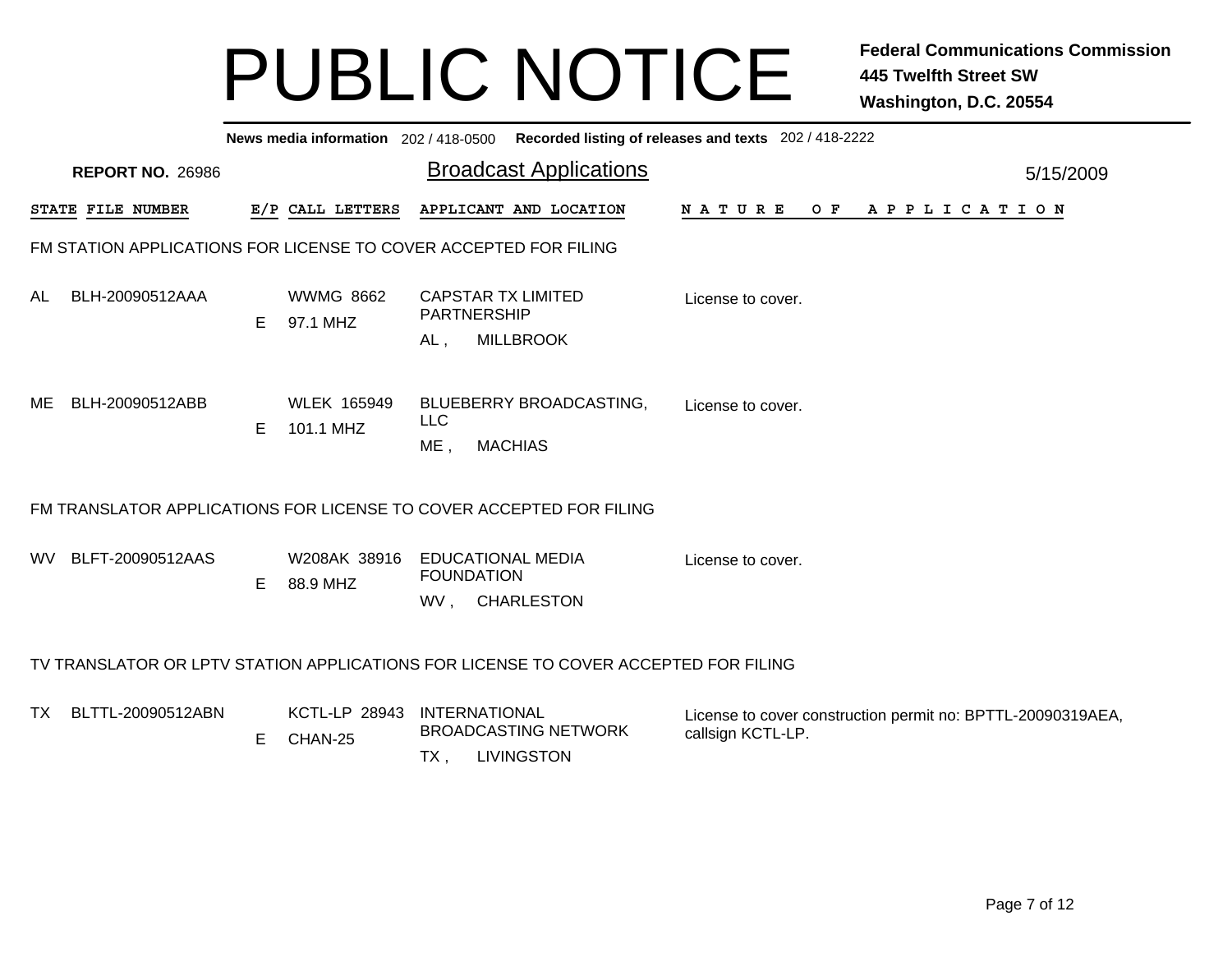| News media information 202/418-0500 Recorded listing of releases and texts 202/418-2222 |    |                                |                              |                     |                                                                                                                                                                                              |                                                                                                                     |  |  |  |  |
|-----------------------------------------------------------------------------------------|----|--------------------------------|------------------------------|---------------------|----------------------------------------------------------------------------------------------------------------------------------------------------------------------------------------------|---------------------------------------------------------------------------------------------------------------------|--|--|--|--|
| <b>REPORT NO. 26986</b>                                                                 |    |                                |                              |                     |                                                                                                                                                                                              | 5/15/2009                                                                                                           |  |  |  |  |
| <b>STATE FILE NUMBER</b>                                                                |    |                                |                              |                     |                                                                                                                                                                                              |                                                                                                                     |  |  |  |  |
| AM STATION APPLICATIONS FOR MINOR AMENDMENT TO A CONSTRUCTION PERMIT RECEIVED           |    |                                |                              |                     |                                                                                                                                                                                              |                                                                                                                     |  |  |  |  |
| BP-20090421ABJ                                                                          | E. | <b>WEAF 24146</b>              | SC,                          | SPRINGDALE          | Engineering Amendment filed 05/12/2009                                                                                                                                                       |                                                                                                                     |  |  |  |  |
| FM STATION APPLICATIONS FOR MINOR AMENDMENT TO A CONSTRUCTION PERMIT RECEIVED           |    |                                |                              |                     |                                                                                                                                                                                              |                                                                                                                     |  |  |  |  |
| BPH-20090421ABK                                                                         | E. | <b>WTUA 23895</b><br>105.9 MHZ | $SC$ ,                       | <b>ST. STEPHEN</b>  | Engineering Amendment filed 05/12/2009                                                                                                                                                       |                                                                                                                     |  |  |  |  |
|                                                                                         |    |                                |                              |                     |                                                                                                                                                                                              |                                                                                                                     |  |  |  |  |
| BPFT-20090212AEE                                                                        | E. | 107.1 MHZ                      | FL,                          | <b>CORAL GABLES</b> | Engineering Amendment filed 05/12/2009                                                                                                                                                       |                                                                                                                     |  |  |  |  |
| AM STATION APPLICATIONS FOR MINOR CHANGE TO A LICENSED FACILITY ACCEPTED FOR FILING     |    |                                |                              |                     |                                                                                                                                                                                              |                                                                                                                     |  |  |  |  |
| BP-20090508ACB                                                                          | Е  | <b>WQLS 63946</b><br>1210 KHZ  | INC.<br>AL,                  | <b>OZARK</b>        | Minor change in licensed facilities.                                                                                                                                                         |                                                                                                                     |  |  |  |  |
|                                                                                         |    |                                | E/P CALL LETTERS<br>1120 KHZ |                     | <b>Broadcast Applications</b><br>APPLICANT AND LOCATION<br><b>GLORY COMMUNICATIONS, INC.</b><br>PRAISE COMMUNICATIONS, INC<br>W296BP 141053 BROADCAST TOWERS, INC.<br>HUGHEY COMMUNICATIONS, | <b>NATURE</b><br>OF APPLICATION<br>FM TRANSLATOR APPLICATIONS FOR MINOR AMENDMENT TO A CONSTRUCTION PERMIT RECEIVED |  |  |  |  |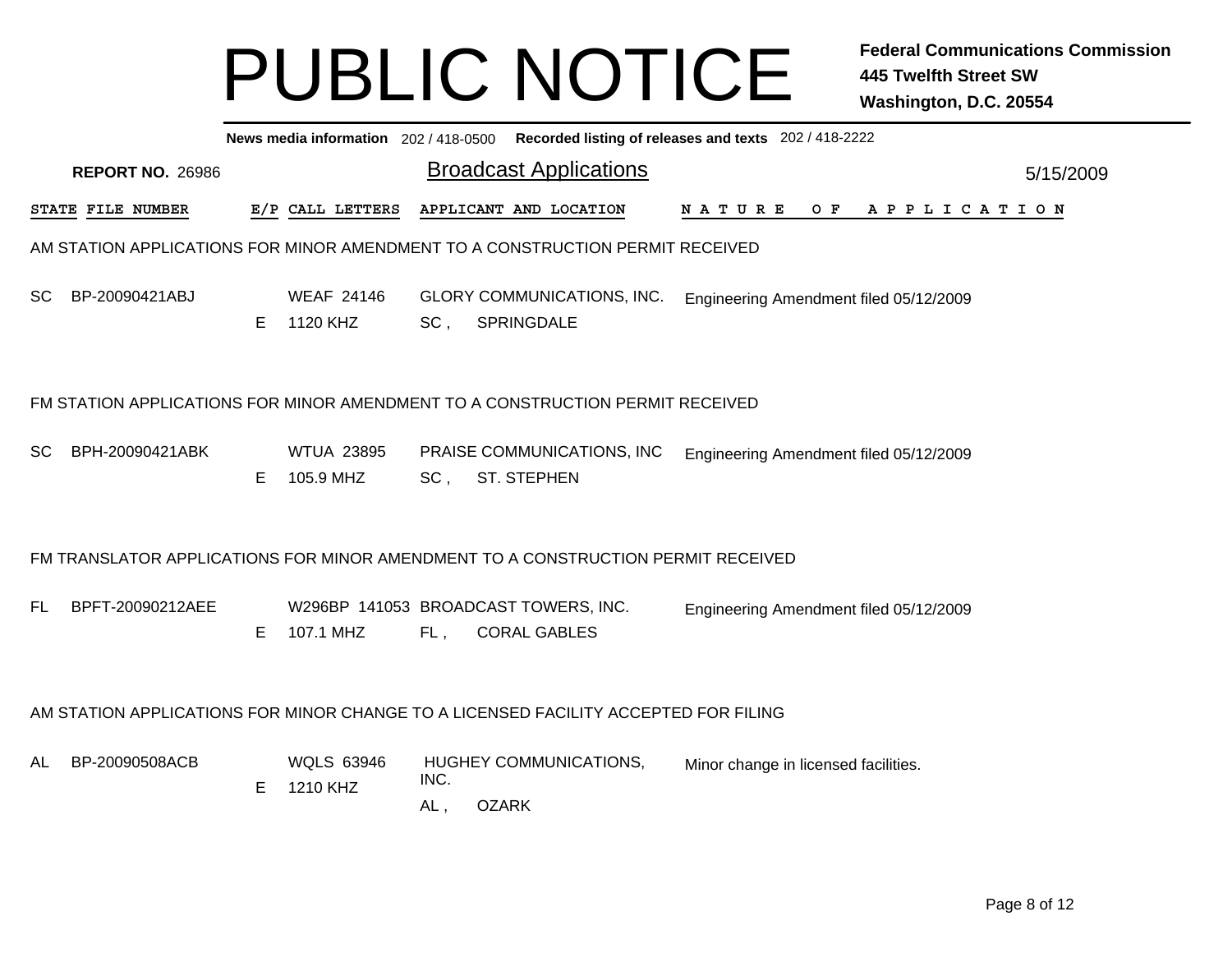|     | News media information 202 / 418-0500 Recorded listing of releases and texts 202 / 418-2222 |    |                              |                       |                                                                                     |                                                                                                                                                                                                                                                                                                                                                                    |           |  |  |  |  |
|-----|---------------------------------------------------------------------------------------------|----|------------------------------|-----------------------|-------------------------------------------------------------------------------------|--------------------------------------------------------------------------------------------------------------------------------------------------------------------------------------------------------------------------------------------------------------------------------------------------------------------------------------------------------------------|-----------|--|--|--|--|
|     | <b>REPORT NO. 26986</b>                                                                     |    |                              |                       | <b>Broadcast Applications</b>                                                       |                                                                                                                                                                                                                                                                                                                                                                    | 5/15/2009 |  |  |  |  |
|     | STATE FILE NUMBER                                                                           |    | E/P CALL LETTERS             |                       | APPLICANT AND LOCATION                                                              | <b>NATURE</b><br>$O$ F<br>A P P L I C A T I O N                                                                                                                                                                                                                                                                                                                    |           |  |  |  |  |
|     |                                                                                             |    |                              |                       | DIGITAL TV APPLICATIONS FOR MINOR CHANGE TO A LICENSED FACILITY ACCEPTED FOR FILING |                                                                                                                                                                                                                                                                                                                                                                    |           |  |  |  |  |
| IN  | BPCDT-20090512ABS                                                                           | E. | <b>WXIN 146</b><br>CHAN-45   | IN,                   | DEBTOR-IN-POSSESSION<br><b>INDIANAPOLIS</b>                                         | TRIBUNE TELEVISION COMPANY, Minor change in licensed facilities, callsign WXIN.                                                                                                                                                                                                                                                                                    |           |  |  |  |  |
|     |                                                                                             |    |                              |                       | FM STATION APPLICATIONS FOR MINOR CHANGE TO A LICENSED FACILITY ACCEPTED FOR FILING |                                                                                                                                                                                                                                                                                                                                                                    |           |  |  |  |  |
| MD. | BPED-20090512ACL                                                                            | E. | <b>WKHS 6057</b><br>90.5 MHZ | <b>COUNTY</b><br>MD , | BOARD OF EDUCATION OF KENT<br><b>WORTON</b>                                         | Minor change in licensed facilities.                                                                                                                                                                                                                                                                                                                               |           |  |  |  |  |
|     | FM STATION APPLICATIONS FOR MINOR CHANGE TO A LICENSED FACILITY                             |    |                              |                       |                                                                                     |                                                                                                                                                                                                                                                                                                                                                                    |           |  |  |  |  |
| GA  | BPH-20090306ACY                                                                             | E. | WZGA 26854<br>105.1 MHZ      | <b>LLC</b><br>GA,     | SORENSON SOUTHEAST RADIO,<br><b>HELEN</b>                                           | Minor change in licensed facilities.<br>Informal Objection Filed 03/30/2009 by Kris "KJ" Kendrick<br>Engineering Amendment filed 03/27/2009<br>Engineering Amendment filed 04/03/2009<br>Opposition Filed 04/10/2009 by SORENSON SOUTHEAST RADIO LLC<br>Engineering Amendment filed 04/28/2009<br>Informal Objection to Amend Application Filed 05/05/2009 by Kris |           |  |  |  |  |
|     |                                                                                             |    |                              |                       |                                                                                     | Kenderick                                                                                                                                                                                                                                                                                                                                                          |           |  |  |  |  |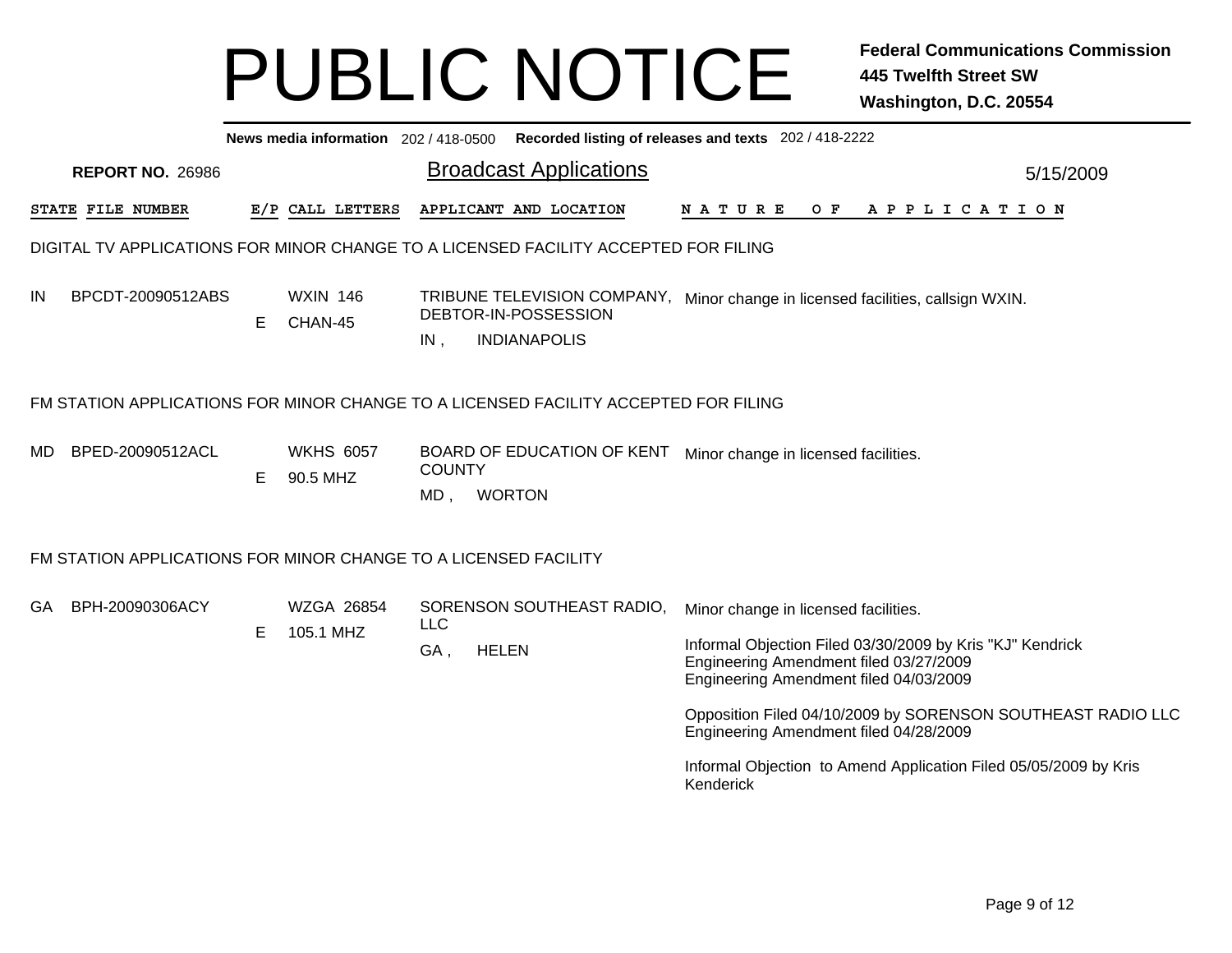|               |                         |    |                                             |        |                                                                                             | News media information 202/418-0500 Recorded listing of releases and texts 202/418-2222                      |           |
|---------------|-------------------------|----|---------------------------------------------|--------|---------------------------------------------------------------------------------------------|--------------------------------------------------------------------------------------------------------------|-----------|
|               | <b>REPORT NO. 26986</b> |    |                                             |        | <b>Broadcast Applications</b>                                                               |                                                                                                              | 5/15/2009 |
|               | STATE FILE NUMBER       |    | E/P CALL LETTERS                            |        | APPLICANT AND LOCATION                                                                      | O F<br>APPLICATION<br>N A T U R E                                                                            |           |
|               |                         |    |                                             |        | FM TRANSLATOR APPLICATIONS FOR MINOR CHANGE TO A LICENSED FACILITY ACCEPTED FOR FILING      |                                                                                                              |           |
| AL            | BPFT-20090512ACI        | Е  | 95.9 MHZ                                    | $AL$ , | W240BM 146162 RADIO ASSIST MINISTRY, INC.<br><b>HEADLAND</b>                                | Minor change in licensed facilities, callsign W240BM.                                                        |           |
|               |                         |    |                                             |        |                                                                                             | TV TRANSLATOR OR LPTV STATION APPLICATIONS FOR MINOR CHANGE TO A LICENSED FACILITY ACCEPTED FOR FILING       |           |
| NM.           | BPTTL-20090512ABP       | Е  | K50IP 131135<br>CHAN-50                     | NM,    | EICB-TV EAST, LLC<br><b>CARLSBAD</b>                                                        | Minor change in licensed facilities, callsign K50IP.                                                         |           |
| <b>FILING</b> |                         |    |                                             |        |                                                                                             | DIGITAL TRANSLATOR OR DIGITAL LPTV APPLICATIONS FOR MINOR MODIFICATION TO A CONSTRUCTION PERMIT ACCEPTED FOR |           |
| NM.           | BMPDTL-20090512ABT      | E. | K28JO-D 167481 EICB-TV EAST, LLC<br>CHAN-28 | $NM$ , | <b>HOBBS</b>                                                                                | Modification of construction permit file number<br>BDCCDTL-20061004AAM.                                      |           |
|               |                         |    |                                             |        | DIGITAL TV APPLICATIONS FOR MINOR MODIFICATION TO A CONSTRUCTION PERMIT ACCEPTED FOR FILING |                                                                                                              |           |
| IN            | BMPCDT-20090512ABQ      | E. | WTTK-DT 56526 TRIBUNE BROADCAST<br>CHAN-29  | IN,    | HOLDINGS, INC.,<br>DEBTOR-IN-POSSESSION<br><b>KOKOMO</b>                                    | Modification of construction permit file number<br>BMPCDT-20080620AHB.                                       |           |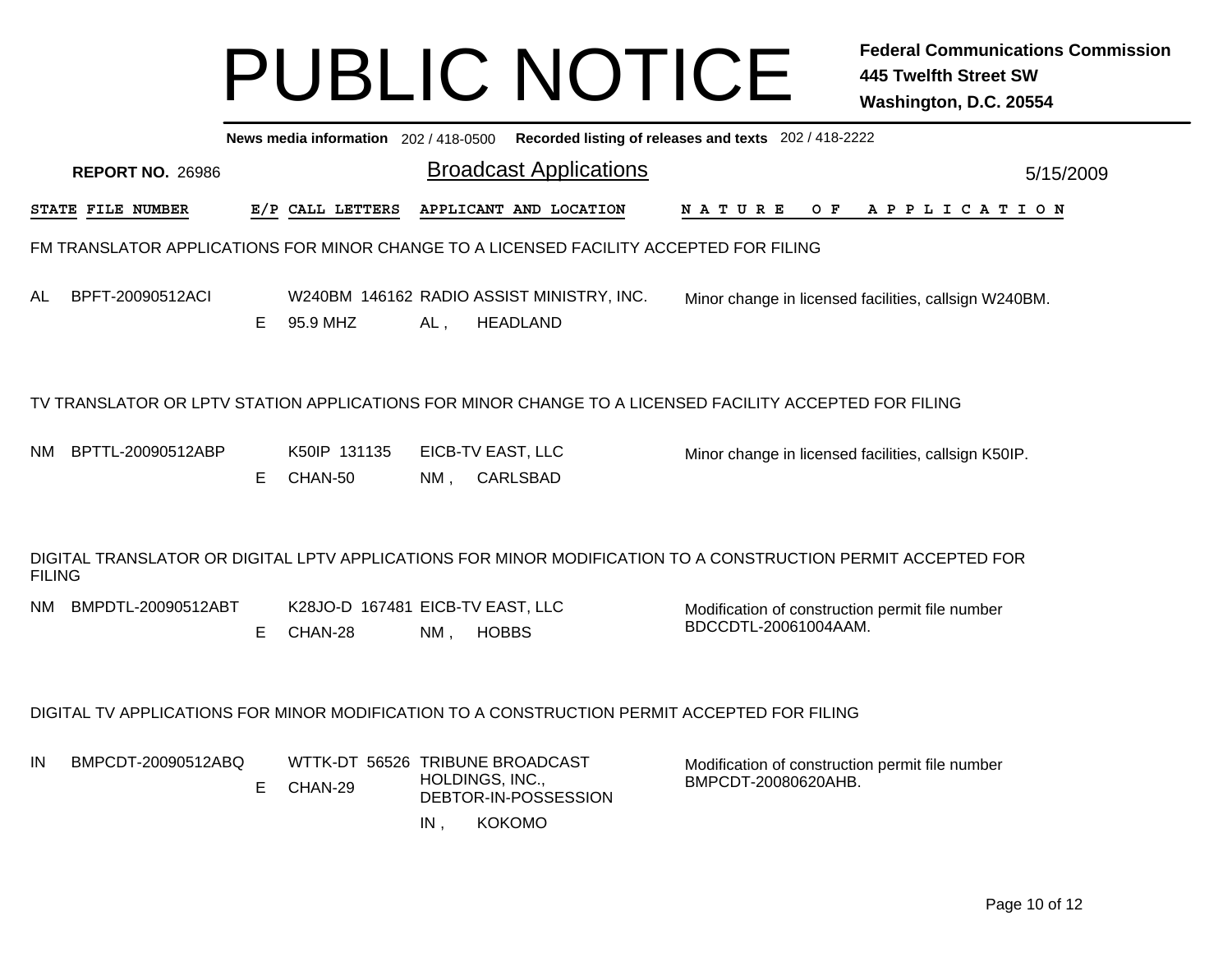|    | News media information 202 / 418-0500 Recorded listing of releases and texts 202 / 418-2222 |    |                               |                  |                                                        |                                                                                                                                                                |           |  |  |  |  |
|----|---------------------------------------------------------------------------------------------|----|-------------------------------|------------------|--------------------------------------------------------|----------------------------------------------------------------------------------------------------------------------------------------------------------------|-----------|--|--|--|--|
|    | <b>REPORT NO. 26986</b>                                                                     |    |                               |                  | <b>Broadcast Applications</b>                          |                                                                                                                                                                | 5/15/2009 |  |  |  |  |
|    | STATE FILE NUMBER                                                                           |    | E/P CALL LETTERS              |                  | APPLICANT AND LOCATION                                 | N A T U R E<br>OF APPLICATION                                                                                                                                  |           |  |  |  |  |
|    | FM STATION APPLICATIONS FOR MINOR MODIFICATION TO A CONSTRUCTION PERMIT ACCEPTED FOR FILING |    |                               |                  |                                                        |                                                                                                                                                                |           |  |  |  |  |
| PA | BMPED-20090512ACN                                                                           | Е  | <b>WCLH 72459</b><br>90.7 MHZ | PA,              | <b>WILKES COLLEGE</b><br><b>WILKES-BARRE</b>           | Mod of CP to chg                                                                                                                                               |           |  |  |  |  |
|    | FM STATION APPLICATIONS FOR MINOR MODIFICATION TO A CONSTRUCTION PERMIT                     |    |                               |                  |                                                        |                                                                                                                                                                |           |  |  |  |  |
| IA | BMPH-20061027ABB                                                                            | E. | KJLN 164236<br>104.7 MHZ      | IA,              | RADIOACTIVE, LLC<br><b>SAC CITY</b>                    | Mod of CP to chg<br>Engineering Amendment filed 01/19/2007<br>CERTIFICATE OF SERVICE OF FAA SUBMISSION PURSANT TO<br>ORDER TO SHOW CAUSE FILED 1/2/2007 (SAGA) |           |  |  |  |  |
|    |                                                                                             |    |                               |                  |                                                        | Informal Objection Filed 05/06/2009 by Radioactive LLC<br>Corrected Informal Objection filed 5/7/2009                                                          |           |  |  |  |  |
|    |                                                                                             |    |                               |                  |                                                        | FM TRANSLATOR APPLICATIONS FOR MINOR MODIFICATION TO A CONSTRUCTION PERMIT ACCEPTED FOR FILING                                                                 |           |  |  |  |  |
| ΙA | BMPFT-20090512ABZ                                                                           | Е  | 98.3 MHZ                      | IOWA, LLC<br>IA, | K254BG 152235 SAGA COMMUNICATIONS OF<br><b>SPENCER</b> | Mod of CP                                                                                                                                                      |           |  |  |  |  |
|    |                                                                                             |    |                               |                  |                                                        |                                                                                                                                                                |           |  |  |  |  |